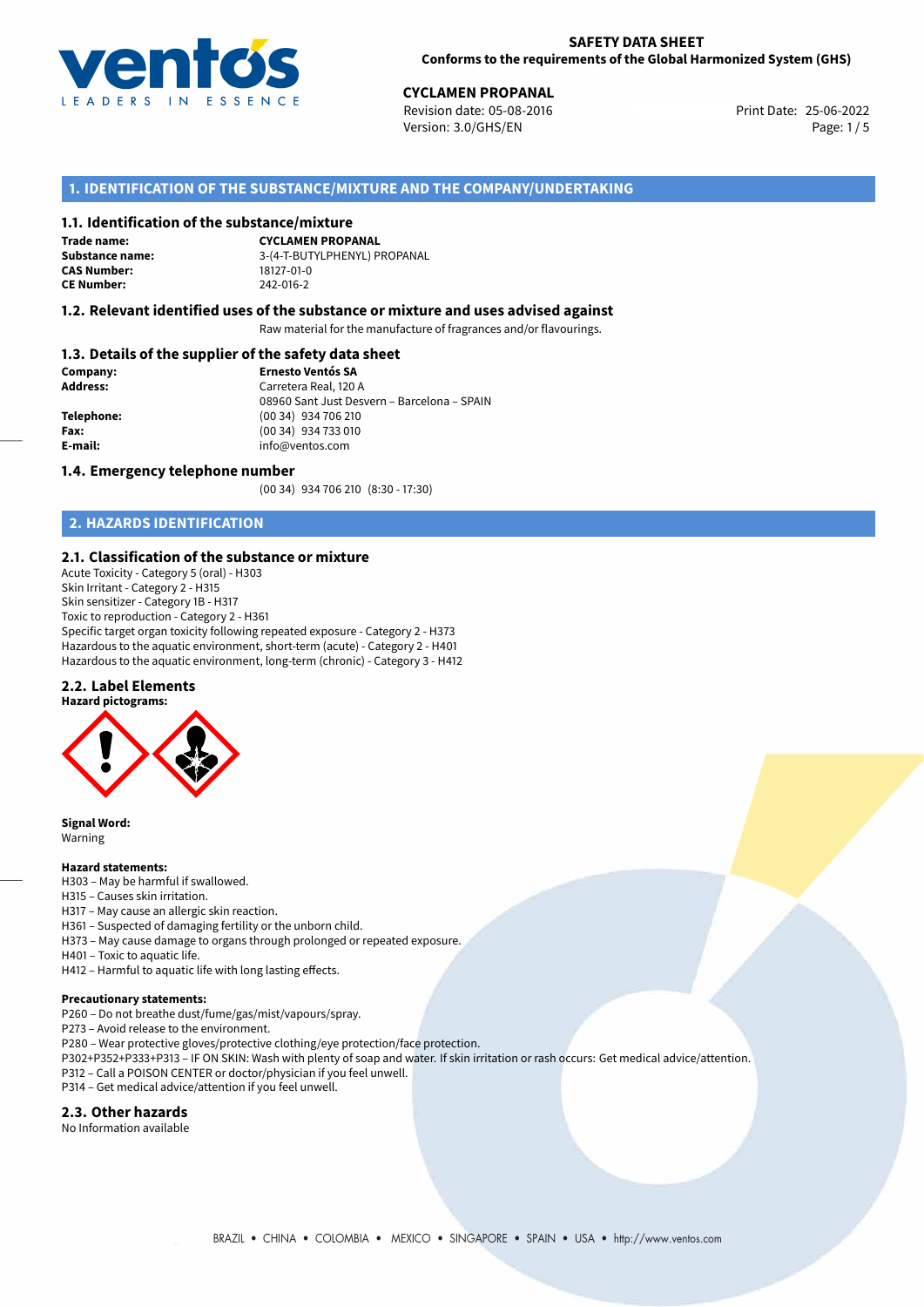

**CYCLAMEN PROPANAL**<br>
Revision date: 05-08-2016 **Print Date: 25-06-2022** Version: 3.0/GHS/EN Page: 2 / 5

# **3. COMPOSITION/INFORMATION ON INGREDIENTS**

#### **3.1. Substances**

| Chemical name: | 3-(4-T-BUTYLPHENYL) PROPANAL |
|----------------|------------------------------|
| CAS number:    | 18127-01-0                   |
| EC number:     | 242-016-2                    |

#### **Hazardous constituents:**

| <b>Chemical Name</b>         | % (w/w)   | <b>CAS No</b><br><b>EC No</b> | <b>Classification according to GHS</b>                                                                                                                                                                                                                                                                                                                                                                                                                          |
|------------------------------|-----------|-------------------------------|-----------------------------------------------------------------------------------------------------------------------------------------------------------------------------------------------------------------------------------------------------------------------------------------------------------------------------------------------------------------------------------------------------------------------------------------------------------------|
| 3-(4-T-BUTYLPHENYL) PROPANAL | $\geq$ 50 | 18127-01-0<br>242-016-2       | Flammable Liquids - Category 4 - H227<br>Acute Toxicity - Category 5 (oral) - H303<br>Skin Irritant - Category 2 - H315<br>Skin sensitizer - Category 1B - H317<br>Toxic to reproduction - Category 2 - H361<br>Specific target organ toxicity following repeated exposure - Category 2 - H373<br>Hazardous to the aquatic environment, short-term (acute) - Category 2 - H401<br>Hazardous to the aquatic environment, long-term (chronic) - Category 3 - H412 |

[See the full text of the hazard statements in section 16.](#page-4-0)

# **3.2. Mixtures**

### Not applicable

# **4. FIRST-AID MEASURES**

#### **4.1. Description of necessary first aid measures**

| Ingestion:    | Rinse mouth with water.                                                                                               |
|---------------|-----------------------------------------------------------------------------------------------------------------------|
|               | Obtain medical advice.                                                                                                |
|               | Keep at rest. Do not induce vomiting.                                                                                 |
| Eye contact:  | In case of contact with eyes, rinse immediately with plenty of water for at least 15 minutes and seek medical advice. |
| Inhalation:   | Remove person to fresh air and keep at rest.                                                                          |
|               | Seek immediate medical advice.                                                                                        |
| Skin contact: | Take off immediately all contaminated clothing.                                                                       |
|               | Thoroughly wash affected skin with soap and water.                                                                    |
|               | Seek medical attention if symptoms persist.                                                                           |

# **4.2. Most important symptoms and effects, both acute and delayed**

#### No information available.

# **4.3. Indication of any immediate medical attention and special treatment needed**

No information available.

# **5. FIRE-FIGHTING MEASURES**

#### **5.1. Extinguishing Media**

Water spray, carbon dioxide, dry chemical powder or appropriate foam. For safety reasons do not use full water jet.

#### **5.2. Special hazards arising from the substance or mixture**

Known or Anticipated Hazardous Products of Combustion: Emits toxic fumes under fire conditions.

#### **5.3. Advice for firefighters**

High temperatures can lead to high pressures inside closed containers. Avoid inhalation of vapors that are created. Use appropriate respiratory protection. Do not allow spillage of fire to be poured into drains or watercourses. Wear self-contained breathing apparatus and protective clothing.

### **6. ACCIDENTAL RELEASE MEASURES**

#### **6.1. Personal precautions, protective equipment and emergency procedures**

Evacuate surronding areas. Ensure adequate ventilation. Keep unnecessary and unprotected personnel from entering. Do not breathe vapor/spray. Avoid contact with skin and eyes. Information regarding personal protective measures: see section 8.

#### **6.2. Environmental precautions**

To avoid possible contamination of the environment, do not discharge into any drains, surface waters or groundwaters.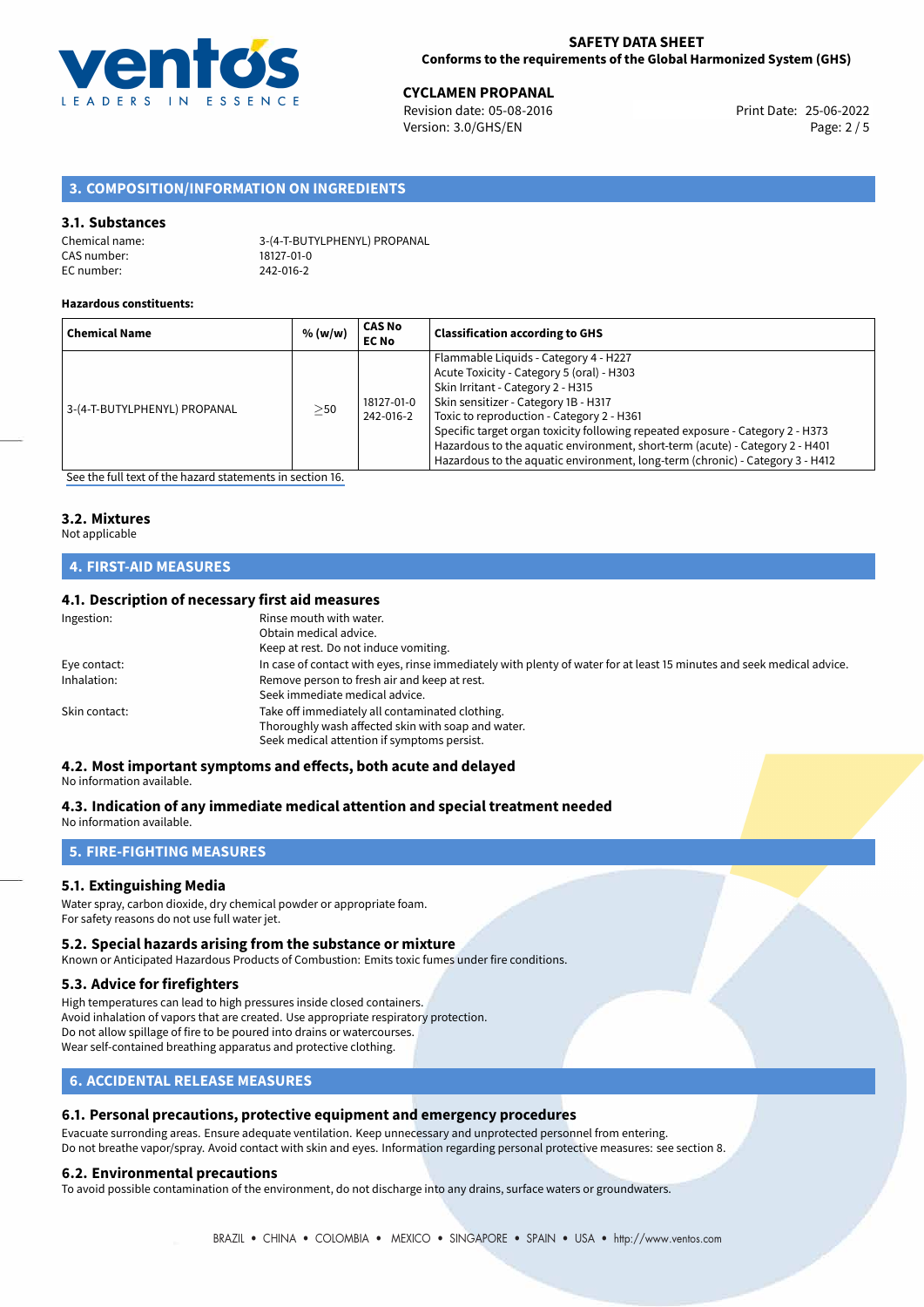

**CYCLAMEN PROPANAL**<br>
Revision date: 05-08-2016 **Print Date: 25-06-2022** Version: 3.0/GHS/EN Page: 3 / 5

# **6.3. Methods and materials for containment and cleaning up**

Cover with an inert, inorganic, non-combustible absorbent material (e.g. dry-lime, sand, soda ash). Place in covered containers using non-sparking tools and transport outdoors. Avoid open flames or sources of ignition (e.g. pilot lights on gas hot water heater). Ventilate area and wash spill site after material pickup is complete.

#### **6.4. Reference to other sections**

Information regarding exposure controls, personal protection and disposal considerations can be found in sections 8 and 13.

#### **7. HANDLING AND STORAGE**

#### **7.1. Precautions for safe handling**

Do not store or handle this material near food or drinking water. Do not smoke. Avoid contact with the eyes, skin and clothing. Wear protective clothing and use glasses. Observe the rules of safety and hygiene at work. Keep in the original container or an alternative made from a compatible material.

#### **7.2. Conditions for safe storage, including any incompatibilities**

Store in tightly closed and preferably full containers in a cool, dry and ventilated area, protected from light. Keep away from sources of ignition (e.g. hot surfaces, sparks, flame and static discharges). Keep away from incompatible materials (see section 10).

#### **7.3. Specific end use(s)**

No information available.

#### **8. EXPOSURE CONTROLS AND PERSONAL PROTECTION**

#### **8.1. Control parameters**

Components with occupational exposure limits: None known.

#### **8.2. Exposure controls**

Measures should be taken to prevent materials from being splashed into the body. Provide adequate ventilation, according to the conditions of use. Use a mechanical exhaust if required.

#### **8.3. Individual protection measures, such as personal protective equipment**

| Eye/Face protection:             | Chemical safety goggles are recommended. Wash contaminated goggles before reuse.                                                            |  |  |
|----------------------------------|---------------------------------------------------------------------------------------------------------------------------------------------|--|--|
| Hand Protection:                 | Chemical-resistant gloves are recommended. Wash contaminated gloves before reuse.                                                           |  |  |
| Body protection:                 | Personal protective equipment for the body should be selected based on the task being performed and the risks<br>involved.                  |  |  |
| Respiratory Protection:          | In case of insufficient ventilation, use suitable respiratory equipment.                                                                    |  |  |
| Environmental exposure controls: | Emissions from ventilation or process equipment should be checked to ensure they comply with environmental<br>protection legislation.       |  |  |
|                                  | In some cases, filters or engineering modifications to the process equipment will be necessary to reduce emissions to<br>acceptable levels. |  |  |

# **9. PHYSICAL AND CHEMICAL PROPERTIES**

#### **9.1. Information on basic physical and chemical properties**

| Appearance:                         | Liguid                       |
|-------------------------------------|------------------------------|
| Colour:                             | Conforms to standard         |
| Odour:                              | Conforms to standard         |
| Odour theshold:                     | Not determined               |
| pH:                                 | Not determined               |
| Melting point/freezing point:       | Not determined               |
| Boling point/boiling range:         | $300^{\circ}$ C              |
| Flash point:                        | 135 °C                       |
| Evaporation rate:                   | Not determined               |
| Flammability:                       | Not determined               |
| Lower flammability/Explosive limit: | Not determined               |
| Upper flammability/Explosive limit: | Not determined               |
| Vapour pressure:                    | Not determined               |
| Vapour Density:                     | Not determined               |
| Density:                            | $0,956 - 0,963$ g/mL (20°C)  |
| Relative density:                   | $0,956 - 0,963(20^{\circ}C)$ |
| Water solubility:                   | <b>INSOLUBLE IN WATER</b>    |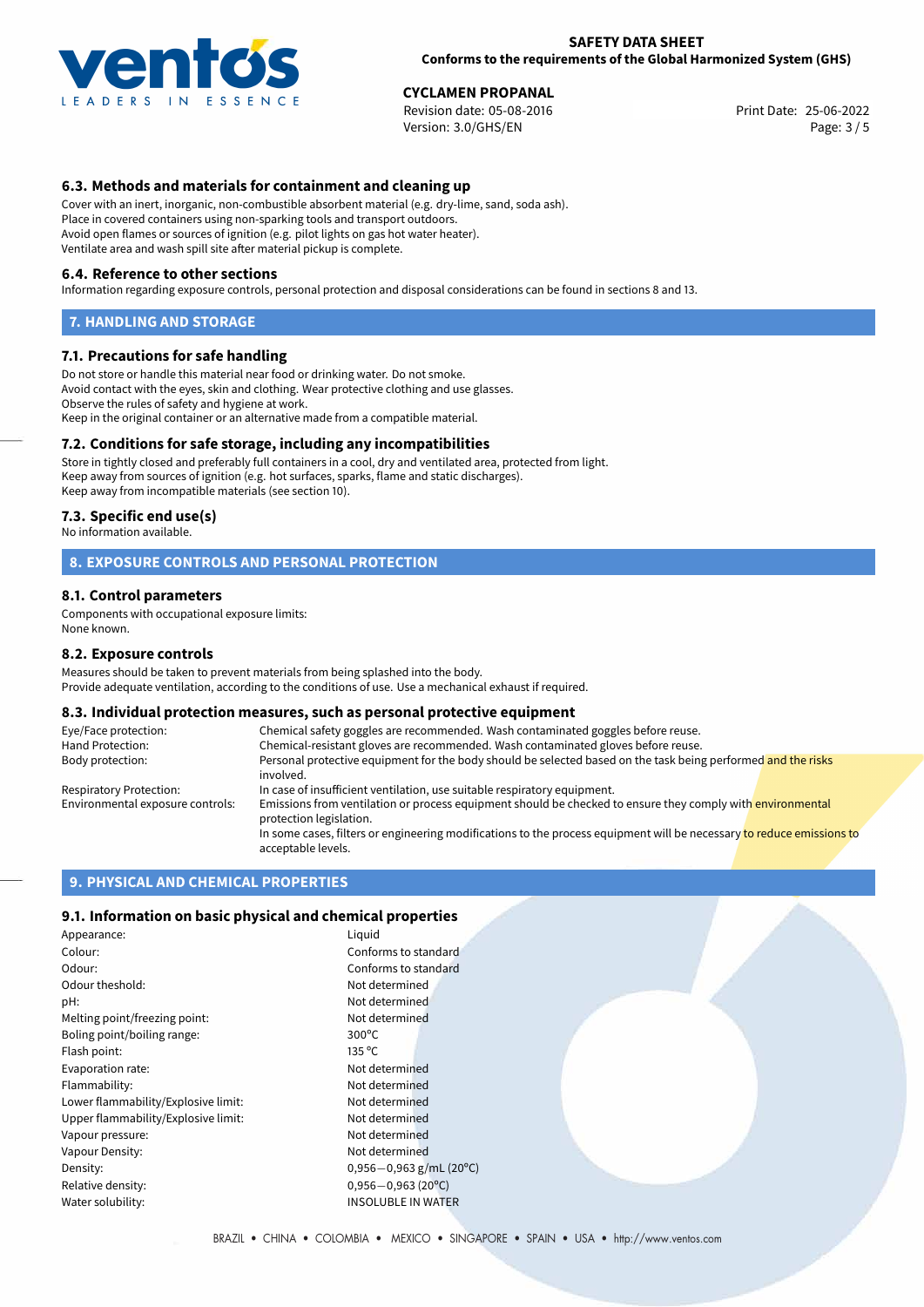

# **CYCLAMEN PROPANAL**<br>
Revision date: 05-08-2016<br> **CYCLAMEN PROPANAL**

Revision date: 05-08-2016 Version: 3.0/GHS/EN Page: 4 / 5

- Solubility in other solvents: Not determined Partition coefficient n-octanol/water: Not determined Auto-ignition temperature: Not determined Decomposition temperature: Not determined Viscosity, dynamic: Not determined Viscosity, kinematic: Not determined Explosive properties: Not determined Oxidising properties: Not determined
	-

# **10. STABILITY AND REACTIVITY**

#### **10.1. Reactivity**

No hazardous reactions if stored and handled as prescribed/indicated.

#### **10.2. Chemical stability**

The product is stable if stored and handled as prescribed/indicated.

#### **10.3. Possibility of hazardous reactions**

No hazardous reactions if stored and handled as prescribed/indicated.

#### **10.4. Conditions to Avoid**

Conditions to Avoid: Excessive heat, flame or other ignition sources.

#### **10.5. Incompatible materials**

Avoid contact with strong acids and bases and oxidizing agents.

#### **10.6. Hazardous decomposition products**

During combustion may form carbon monoxide and unidentified organic compounds.

# **11. TOXICOLOGICAL INFORMATION**

| Acute toxicity                           | May be harmful if swallowed.                                              |  |
|------------------------------------------|---------------------------------------------------------------------------|--|
| Skin corrosion/irritation                | Causes skin irritation.                                                   |  |
| Serious eye damage/irritation            | Based on the data available, the criteria for classification are not met. |  |
| <b>Respiratory or skin sensitisation</b> | May cause an allergic skin reaction.                                      |  |
| Germ cell mutagenicity                   | Based on the data available, the criteria for classification are not met. |  |
| <b>Carcinogenicity</b>                   | Based on the data available, the criteria for classification are not met. |  |
| Reproductive toxicity                    | Suspected of damaging fertility or the unborn child.                      |  |
| <b>STOT-single exposure</b>              | Based on the data available, the criteria for classification are not met. |  |
| <b>STOT-repeated exposure</b>            | May cause damage to organs through prolonged or repeated exposure.        |  |
| <b>Aspiration hazard</b>                 | Based on the data available, the criteria for classification are not met. |  |

# **12. ECOLOGICAL INFORMATION**

#### **12.1. Toxicity**

**Assessment:**

Toxic to aquatic life. Harmful to aquatic life with long lasting effects. **Experimental/calculated data:** No information available.

# **12.2. Degradability**

No information available.

### **12.3. Bioaccumulative potential**

No information available.

# **12.4. Soil mobility**

No information available.

# **12.5. Other adverse effects**

See also sections 6, 7, 13 and 15 Do not allow to get into waste water or waterways.